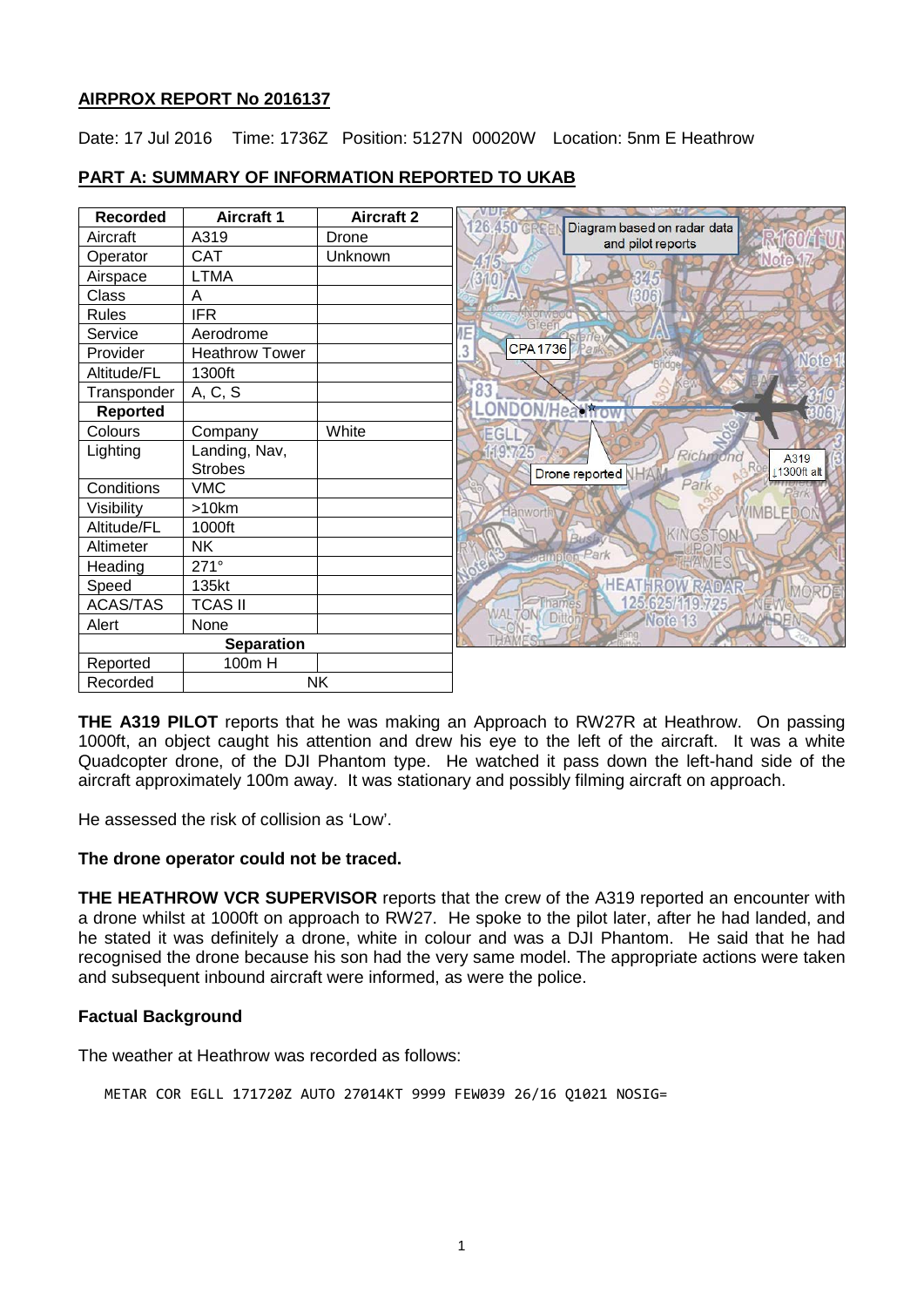### **UKAB Secretariat**

The Air Navigation Order 2009 (as amended), Article [1](#page-1-0)38<sup>1</sup> states:

A person must not recklessly or negligently cause or permit an aircraft to endanger any person or property.

Article 166, paragraphs 2, 3 and 4 state:

(2) The person in charge of a small unmanned aircraft may only fly the aircraft if reasonably satisfied that the flight can safely be made.

(3) The person in charge of a small unmanned aircraft must maintain direct, unaided visual contact with the aircraft sufficient to monitor its flight path in relation to other aircraft, persons, vehicles, vessels and structures for the purpose of avoiding collisions.'

(4) The person in charge of a small unmanned aircraft which has a mass of more than 7kg excluding its fuel but including any articles or equipment installed in or attached to the aircraft at the commencement of its flight must not fly the aircraft

(a) in Class A, C, D or E airspace unless the permission of the appropriate air traffic control unit has been obtained;

(b) within an aerodrome traffic zone …; or

(c) at a height of more than 400 feet above the surface unless it is flying in airspace described in sub-paragraph (a) or (b) and in accordance with the requirements for that airspace.

In addition, the CAA has published regulation regarding First Person View (FPV) drone operations which limit this activity to drones of less than 3.5kg take-off mass, and to not more than 1000ft<sup>[2](#page-1-1)</sup>.

#### **Summary**

 $\overline{\phantom{a}}$ 

An Airprox was reported when a A319 and a drone flew into proximity at 1736 on Sunday 17 July 2106. The A319 pilot was operating under IFR in VMC, and in receipt of an Aerodrome Service from Heathrow Tower. The drone operator could not be traced.

## **PART B: SUMMARY OF THE BOARD'S DISCUSSIONS**

Information available consisted of a report from the A319 pilot, radar photographs/video recordings, and a report from the air traffic controller involved.

There are no specific ANO regulations limiting the operation of drones in controlled airspace if they weigh 7kg or less other than if flown using FPV (with a maximum weight of 3.5kg) when they must not be flown in Class A, C, D or E, or in an ATZ during notified hours, without ATC permission. Drones weighing between 7kg and 20kg must not be flown in Class A, C, D or E, or in an ATZ during notified hours, without ATC permission. CAP722 gives guidance that operators of drones of any weight must avoid and give way to manned aircraft at all times in controlled Airspace or ATZ. CAP722 gives further guidance that, in practical terms, drones of any mass could present a particular hazard when operating near an aerodrome or other landing site due to the presence of manned aircraft taking off and landing. Therefore, it strongly recommends that contact with the relevant ATS unit is made prior to conducting such a flight.

Notwithstanding the above, all drone operators are also required to observe ANO 2016 Article 94(2) which requires that the person in charge of a small unmanned aircraft may only fly the aircraft if reasonably satisfied that the flight can safely be made, and the ANO 2016 Article 241 requirement not

<span id="page-1-0"></span><sup>&</sup>lt;sup>1</sup> Article 253 of the ANO details which Articles apply to small unmanned aircraft. Article 255 defines 'small unmanned aircraft'. The ANO is available to view at http://www.legislation.gov.uk.

<span id="page-1-1"></span><sup>&</sup>lt;sup>2</sup> ORS4 No. 1168 Small Unmanned Aircraft – First Person View (FPV) Flying available at: ORS4 No 1168.